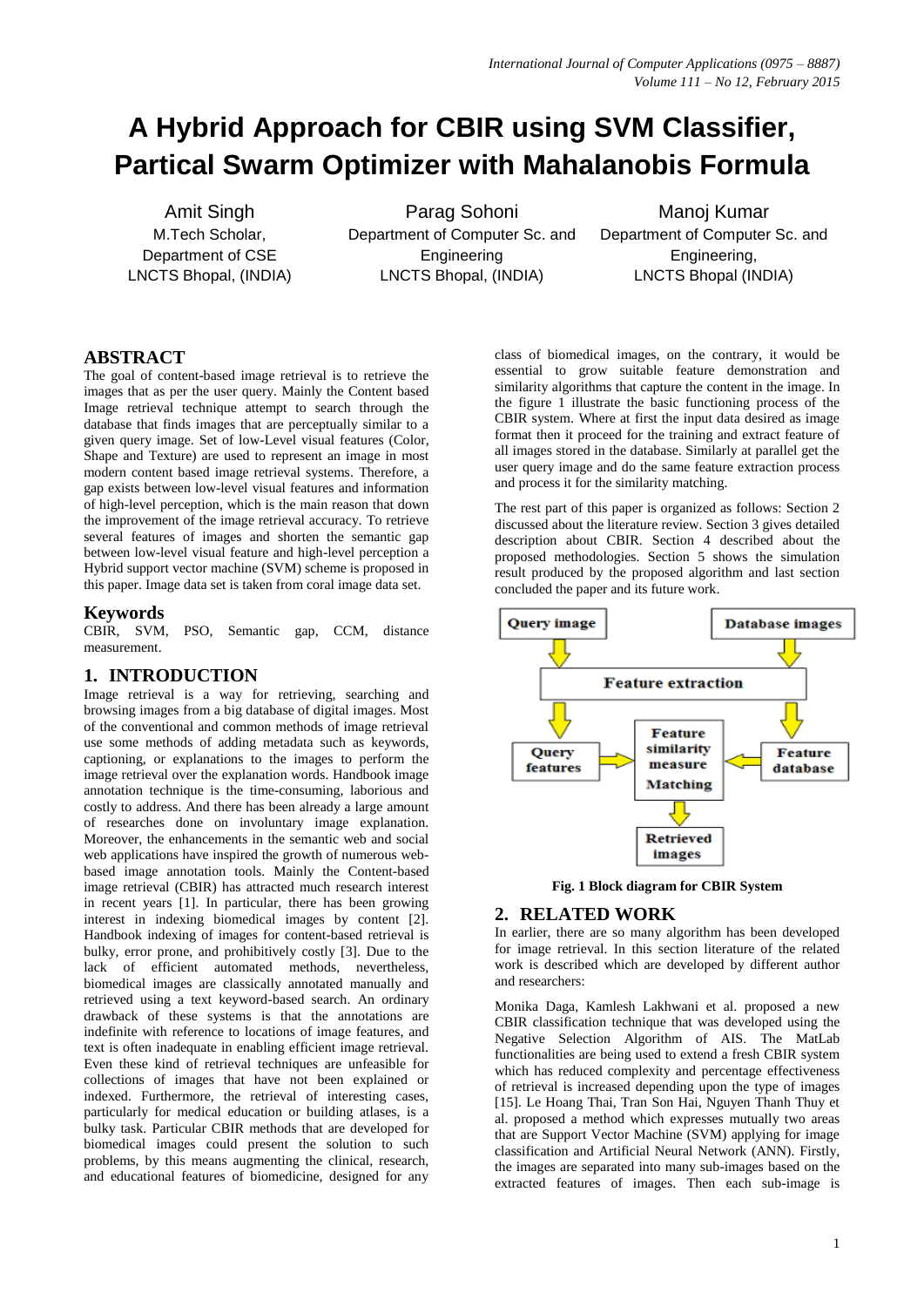classified into the responsive class by an ANN. Lastly, SVM has been accumulated all the categorize result of ANN [16]. K. Ashok Kumar & Y.V. Bhaskar Reddy et al. proposed method, multiple feature distances are combined to acquire image resemblance using classification technology. For managing the noisy positive illustration, a new two step approach is proposed by including the methods of data cleaning and noise tolerant classifier [2]. V. Karpagam1, R. Rangarajan et al. proposed wavelet histograms are used to intend an uncomplicated and well-organized CBIR system with good performance and without making use of any intensive feature extraction technique of image-processing. The wavelet decomposition-based vertical, diagonal and horizontal image attributes and unique indexed color histogram serve as the main features for the retrieval system. Support vector machine is used for classification and thereby to improve retrieval accuracy of the system [3]. A CBIR system based on a multi-scale geometric analysis (MGA) tool, called ripplet transform type-I (RT) have been presented by Chowdhury et al. [4]. Laplacian transform of the sharpened grey-scale image is statistically quantized into colour histogram bins in Malik and Baharudin [5].

# **3. CONTENT BASED IMAGE RETRIEVAL**

A typical CBIR system automatically extract visual attributes (color, shape, texture and spatial information) of each image in the database based on its pixel values and stores them in to a different database within the system called feature database [7,8]. The feature data for each of the visual attributes of each image is very much smaller in size compared to the image data. The feature database contains an abstraction of the images in the image database where each image is represented by a compact representation of its contents like color, shape, texture and spatial information in the form of a fixed length real-valued multi-component feature vectors or signature. The users usually prepare query image and present to the system. The system automatically extract the visual attributes of the query image in the same mode as it does for each database image and then identifies images in the database whose feature vectors match those of the query image, and sorts the best similar objects according to their similarity value. During operation the system processes less compact feature vectors rather than the large size image data thus giving CBIR its cheap, fast and efficient advantage over text-based retrieval. CBIR classification can be used in one of the two modes. The first mode is exact image matching that is matching two images, one an example image and the other is image in image database. Second mode is approximate image matching which is finding most closely match images to a query image [9].

Basically CBIR used two approaches for retrieving the images from the image data base.

## **3.1 Two Approaches**

- Text-based approach (Index images using keywords)
- Content-based approach (Index images using images)

#### *3.1.1 Text-based Approach:*

Text based method used the keywords descriptions as a input and get the desired output in the form of similar types of images. Examples:- (Google, Lycos, etc.) but Text Based approach [9] have lots of disadvantages over its advantages.

#### *3.1.2 Content-based Approach:*

Content based approach [9] using image as a input query and it generate the output of similar types of images.

The CBIR is used in various applications such as medical diagnosis, security check, crime prevention etc.

#### **4. PROPOSED METHODOLOGY**

In this section the discussion about SVM and proposed approaches and their steps followed at the classification time and in the next chapter show the experimental result of the both methods discuss.

## **4.1 Overview of SVM**

In machine learning there are two types of methods supervised and unsupervised. Supervised learning based on learn by result and unsupervised based on learn by example. Supervised learning takes input as a set of training data. Support vector machine is a supervised learning technique that analyzes data and identify pattern used for classification. It takes a set of input, read it and for each input desired output form [10] such type of process is known as classification, when if output is continuous than regression performed. For constructing maximum separating hyperplanes SVM maps input vector to a higher dimension feature space. Feature space refers to an input space which is reserved for measuring similarity with the help of kernel function. It is high dimension space where linear separation becomes very easier than input space [14]. In this, raw data is transformed into a fixed length sample vectors. There are two terms which are used in feature space i.e. called feature values and feature vectors. The characteristics of image is called feature values and these feature values presented the machine in a vectors is known as feature vectors. Kernel function used in the kernel method performing some operation such as classification, clustering upon different categories of data like text document, progression, vectors, group of points, image and graphs etc. it maps the input data into a higher dimension feature space because in this data could be easily separated or better structured [14]. There are some points in the feature space which are separated by some distance is called support vectors. It is the point among origin and that point and illustrate the position of the separator. The distance from the decision surface to the closet data point determines the margin the classifier.



**Fig. 2 Linear separating hyper-planes for two class separation**

A method of selecting negative samples from the image database has been proposed in [4]. It chose negative samples randomly from the image database. This method is based on the assumption that almost every image in a typical large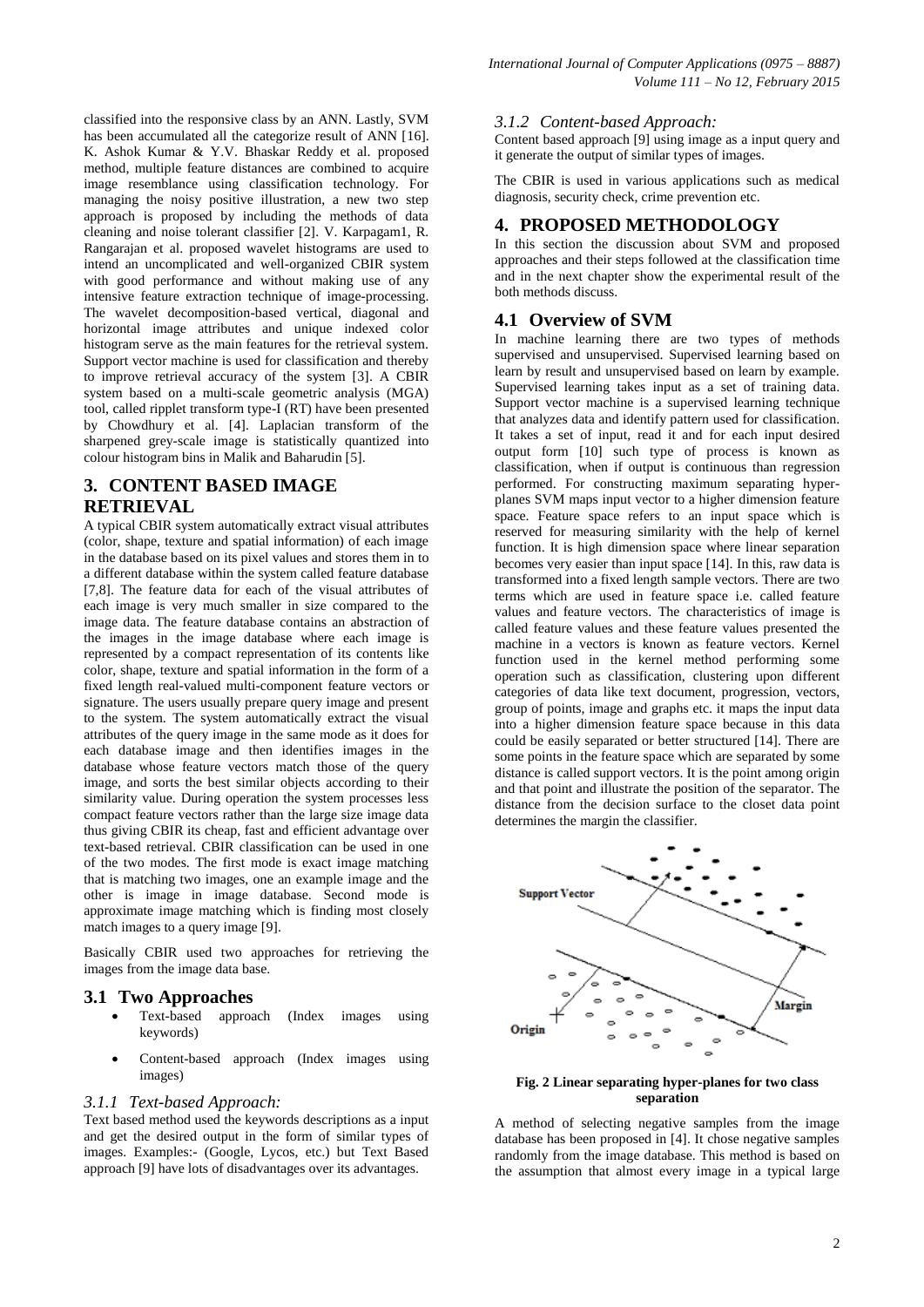image database is a negative example. But its shortcoming is obvious since not every image is a negative sample [3] proposed a modified approach that used the samples from last query whose similarity scores were less than a threshold as the negative samples for expanding training set. However, the threshold is hard to decide and different queries need different thresholds. Here we propose a new method to append negative samples to the training set automatically and avoid the problem of threshold choosing. The steps can be described as follows:

1) Let  $R<sup>t</sup>$  denote the result list ranked by similarity score after the  $t^{th}$  feedback. There are M records in  $R^t$ , and each one is represented as  $X_i$ .

$$
R^{t} = [x_1^{t}, x_2^{t}, \ldots x_i^{t}, \ldots x_M^{t}] \ldots \ldots \ldots \ldots (1)
$$

2) After image query, only top K results are displayed to the user, which is represented as  $D_t$ 

 = [<sup>1</sup> , <sup>2</sup> … … ]…………….... (2)

In addition, we define  $TS<sup>t</sup>$  as the training set.

$$
TSt = TSt. P \cup TSt. N
$$
................. (3)

Where  $TS<sup>t</sup>$ . P denotes the subset of positive samples in  $TS<sup>t</sup>$ , and accordingly,  $TS<sup>t</sup>$ . N is the subset of negative samples in  $TS<sup>t</sup>$ . Now the user can select the positive samples from  $D<sup>t</sup>$ and append them into  $TS<sup>t</sup>$ . P. The rest of  $D<sup>t</sup>$  are put into TS<sup>t</sup>. N. TS<sup>t</sup>. P and TS<sup>t</sup>. N could be represented as (4) and (5).

$$
TSt. P = TSt - 1.P
$$
 {positive samples in  $Dt$  }..........(4)

$$
TSt. N = TSt - 1. N {negative samples in Dt}........ (5)
$$

We define R as follows:

$$
R = \frac{\text{the number of positive samples in } TS^t}{\text{the number of negative sample in } TS^t} \tag{6}
$$

Our experience indicates that when r is about 0.3, the SVM classifier obtains good performance. So our system will automatically supply additional negative samples into training set from the tail of  $R^t$ .

$$
numT=\frac{\text{size}(TS^t.P)}{r}-\text{size}(TS^t.N)\dots(7)
$$

Where size(R) is the number of elements in set R. So the negative samples of training set are updated by (8).

$$
TS^t.N = TS^t.N \cup AN
$$

 $AN = \{the\ last\ num^t\ records\ in\ R^t\}$ .......(8)

#### **4.2 Proposed Algorithm Steps:**

- 1. Select a source database image containing folder.
- 2. Extract the color features of each stored images in database.
- 3. Stored each extracted features into the separate .mat file (DBF\_i)
- 4. Select Query Image
- 5. Extract feature of query image (QF)
- 6. Now apply SVM as training purpose.
- 7. Apply Particle Swarm Optimization technique to optimize the SVM training.
- 8. Calculate Posterior Probability of each pixel for each DBF\_i also for QF.
- 9. Calculate optimal threshold value of each pixel of each stored images.
- 10. Compare the values of Posterior Probability with the threshold value.
- 11. If Posterior Probability <= threshold value
- 12. Apply Mahalanobis distance formula for similarity matching
- 13. Classify each of the DBF\_i in the respect of QF and use connected components to combine similarity regions

Else

14. Classification on the basis of interior extracted features.

## **5. EXPERIMENTAL RESULT**

This section describes the experimental setup of the proposed method and used dataset. For the experimental purpose they used the MATLAB2009A with system configuration of 2.4GHz processor, 4GB RAM.

#### **5.1 Image Data Set**

The coral image data set is very famous image data set for research purpose of image classification and retrieval, in this experimental data set they used 200 images which contain total 10 classes and each class have fixed 20 images from out of coral dataset of thousands images.

#### **5.2 Result Analysis of Classified Images**

Here in the figure 5.2.1 and figure 5.2.2 compare result for class rose images, where the accuracy measurement of filter based and hybrid-SVM are 85% and 95% respectively. Similarly tested on the other nineteen classes, and found the individual and overall accuracy of the proposed hybrid method is higher to the pervious approach.



**Figure 5.2.1 Filter based methods for rose image**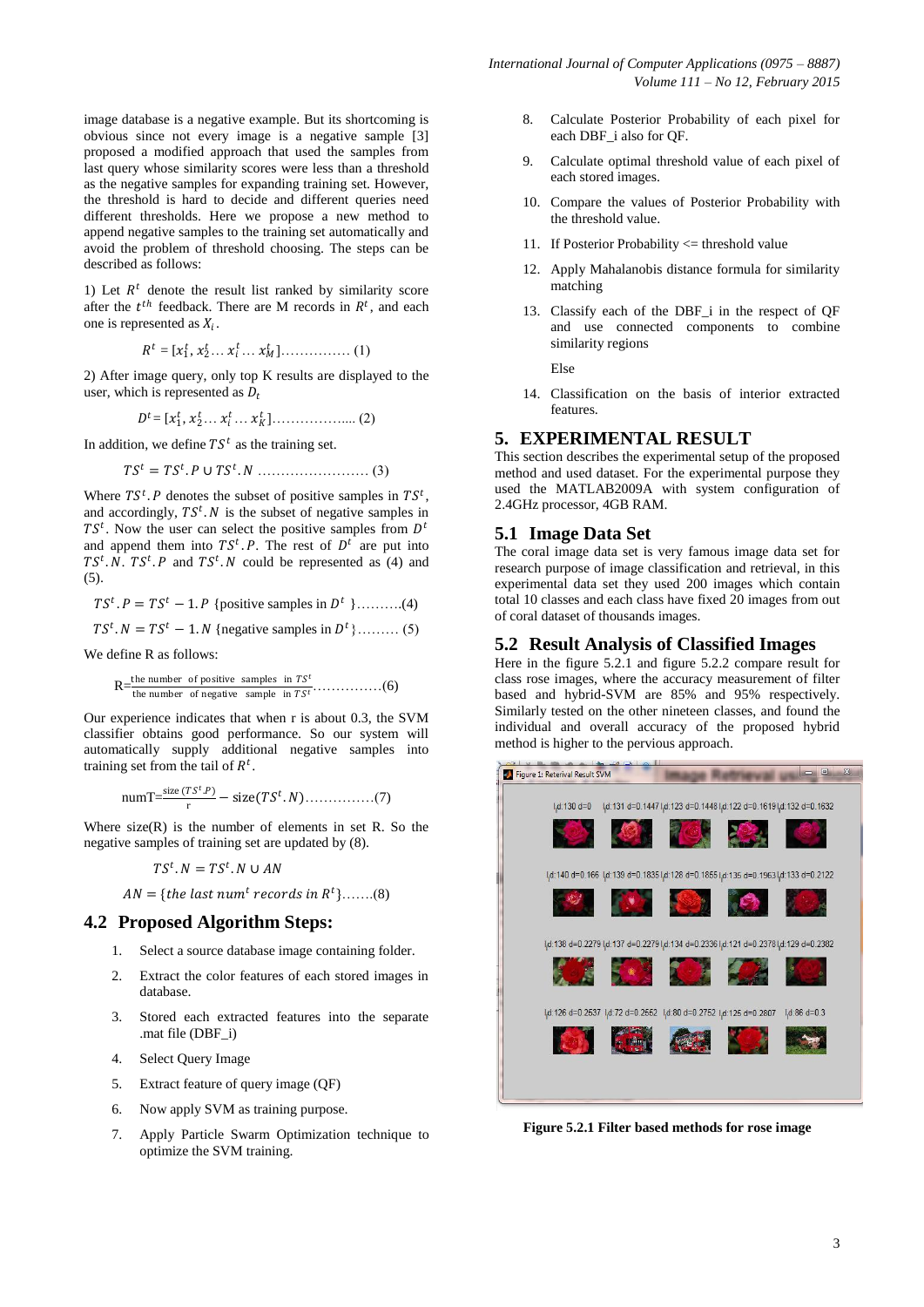

**Figure 5.2.2 Hybrid SVM methods for rose image** 

Similarly they have tested both method in ten different classes, and next section summerized the all classes result.

The result analysis of classified images based on compared two methods with retrieved images. The two tables 5.2.1 and 5.2.2 shows the comparative result analysis of the both methods.

**Table 5.2.1 Individual Class wise Accuracy**

| <b>Class wise Accuracy</b> |                    |           |
|----------------------------|--------------------|-----------|
| Image<br>Class             | <b>Filterbased</b> | hybridSVM |
| <b>Rural_img</b>           | 80                 | 95        |
| <b>Beach</b>               | 65                 | 75        |
| <b>Building</b>            | 65                 | 80        |
| <b>Buses</b>               | 75                 | 85        |
| <b>Horse</b>               | 95                 | 100       |
| <b>Mountains</b>           | 50                 | 50        |
| <b>Rose</b>                | 85                 | 95        |
| <b>Elephant</b>            | 35                 | 40        |
| <b>Dinosaur</b>            | 85                 | 90        |
| Foods                      | 80                 | 95        |

Here table 5.2.1 shows that the individual comparative class wise accuracy of both method. After that the figure 5.2.3 shows graph analysis of the individual classes accuracy of the both method, where Hybrid SVM shows the better result up to maximum instant when it compared with Filterbased method.



**Figure 5.2.3: Individual class accuracies**

Here table 5.2.2 shows the overall accuracy of the both methods where the result is examined in the bases of 10 classes of the images dataset. And finally produced the output where Filter based method has overall 71.5 percentage and Hybrid SVM has overall 80.5 percentage accuracies. After that in the figure 5.2.4 its shows that the comparatitive graph analysis of the both method with the help of 3D bar graph.







**Figure5.2.4 Overall Accuracy**